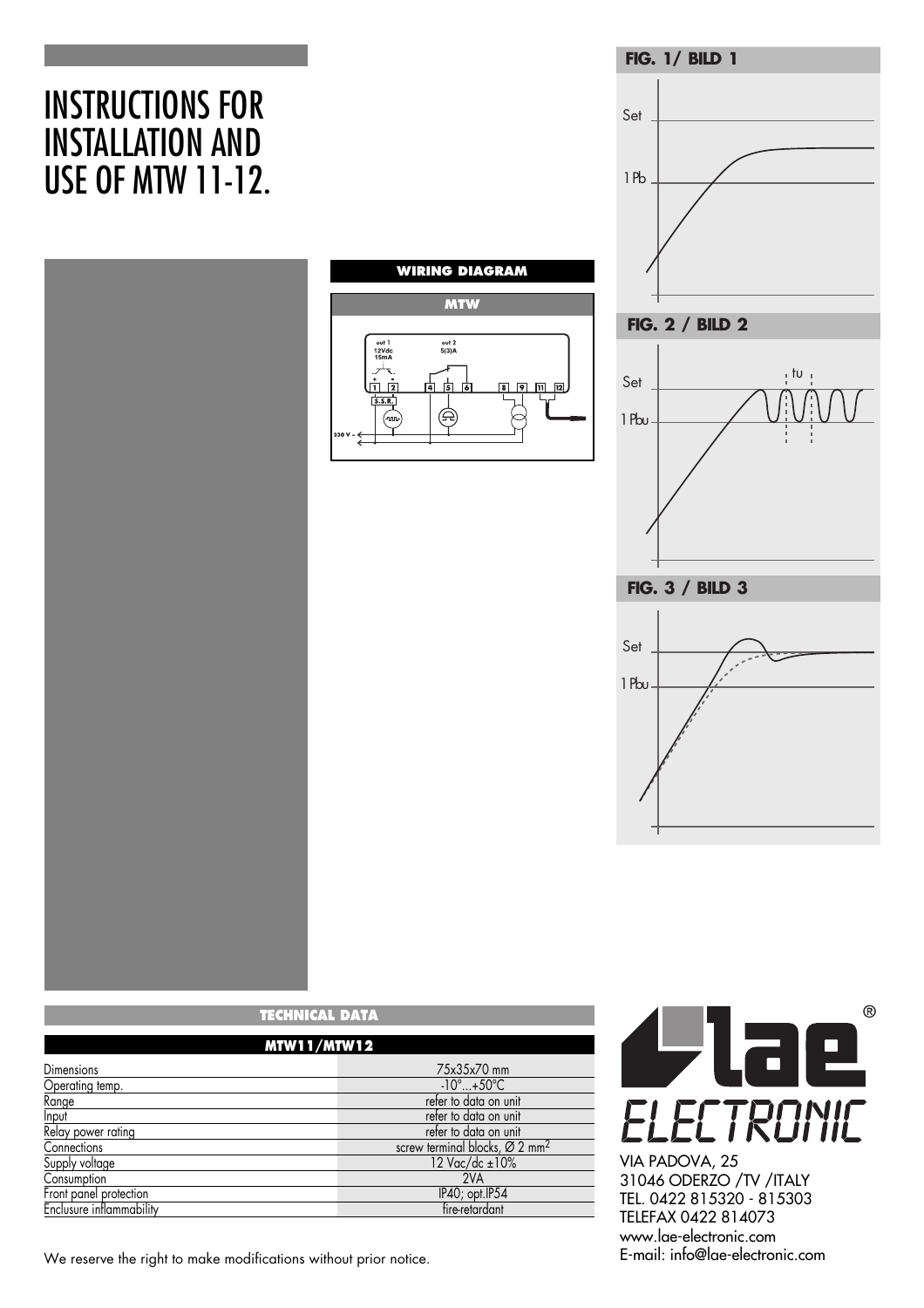#### **MTW**

*MTW../1* is a controller which allows temperature control in ON/OFF mode with hysteresis or P.I.D. with output activation time modulation. Version */2* offers a second output, controlled in ON/OFF mode with hysteresis, which is used for alarm, 2nd threshold etc.

## **1 INSTALLATION**

**1a** The instrument is secured to the panel from the rear by means of the suitable brackets. lf using the rubber gasket (vers."S"), this must be interposed between the instrument bezel and the panel, checking the perfect adhesion carefully.

**1b** For proper functioning, the instrument needs an ambient temperature between -10°...+50°C and 15%...80% relative Humidity. To improve protection of the probe against electro-magnetic interference, which might compromise its function, place its cable and the controller away from power lines.

**1c** Outputs, power supply and probe must be connected strictly following the diagram on the enclosure, where the maximum switching loads and supply voltage are indicated, too. The probe screen must not be connected to any other leads. If the external transformer is needed, the instrument must be powered by the suitable transformer supplied by LAE (mod. TR...).

*CAUTION!: If the relay switches a large load frequently, we suggest you contact us to obtain information about the relay contact life.*

*Caution: where delicate or valuable products have to be maintained in special conditions, the same instrument should not be used for both control and limit functions. In such cases a separate instrument for each function is recommended.*

# **2 FUNCTIONING DESCRIPTION**

In the basic functioning, the display shows the temperature measured by the probe and, by means of the respective LED'S, the output status. **2a** To display the setpoint assigned to the output "out  $1$ ", press key  $\bullet$ ; to change its value, while you keep it pressed, push key  $\Xi$  or key  $\Theta$ .

**2b** To display the setpoint assigned to the output "out 2", press key @ and act as per **2a**. **2c** If an overrange or a probe failure occurs, "lor" is displayed and the outputs will work as programmed with the parameters 1PF and 2PF.

## **3 SETUP**

Through the setup it's possible to configure the instrument in such a way as to obtain the desired functioning. Access to it is possible by sequentially pressing keys  $\boxdot$  +  $\Box$  +  $\boxdot$  and keeping them pressed for 3 seconds.

The available parameters are the following:

- *1Lo*: -199...999°C minimum programmable setpoint for out 1
- *1 hi*:1Lo...999°C maximum programmable setpoint for out 1
- *1hY*:-100...100°K switching hysteresis for out 1
- *\*1Pb*:-125...125°K band of proportional

control for out 1

- *\*1it*: 00...999 sec. integrative action time for out 1
- *\*1dt*:00...999 sec. derivative action time for out 1
- *\*1Ar*:00...100% integrative action reset, referred to the Proportional band of out 1
- **1ct**: 01...255 sec. cycling time of out 1 **1PF:** 00...01 status of out 1 with probe failure
- or overrange (00=off; 01 =on)
- *2Lo*: -199...999°C minimum programmable setpoint for out 2
- *2hi*: 2Lo...999°C maximum programmable setpoint for out 2

2hY: -100...100°K switching hysteresis for out 2

- *2ct*: 01...255 sec. cycling time of out 2
- *2PF*: 00...01 status of out 2 with probe failure or overrange (00=off 01 =on)
- *dPS*: 00... 01 DON'T CHANGE !

The parameters marked with (\*) regard proportional control of out 1; access to them is possible by choosing 00 for 1hY.

**3a** To select the desired parameter press key  $\Box$ . To display its value press key  $\Box$  and if necessary change via key  $\Xi$  or key  $\Xi$ ; store it with key  $\Box$ . No key activation within 10 seconds approx. causes the instrument to switch over to the basic functioning.

**3b** The parameters 1ct and 2ct allow the programming of the minimum ON/OFF time. Ex. if  $1ct = 60$  seconds, after the switching of the out 1, this will remain in the new status for at least the programmed time, regardless of the temperature.

**3c** The positive or negative sign of the parameters 1hY, 1Pb, 2hY determines either heating (-) or cooling (+) control of the respective output.

**3d** The outputs are switched OFF for an undetermined time, individually or both, by choosing the value 00 for the parameters 1hY and 1Pb (out 1) and/or 2hY (out 2).

**3e** If the result of values assigned to setpoint and hysteresis (proportional band) exceeds the range of the instrument, the outputs will promptly switch OFF.

Ex. setpoint =  $-150^{\circ}$ C, proportional band = -100°K; or setpoint 990°C with hysteresis =  $+20^{\circ}$ K.

**3f** The values for the P.I.D actions should be suitably determined in order to minimise deviation between the controlled temperature and the setpoint also in response to alteration occuring within the control loop. There are various ways to calculate them; here below we give you an empirical method which is effective in most cases. Proceed to programming of the following values:

- **1Pb** = a sufficiently wide value (max.)
- $1$ *it* = 1dt = 00
- *1Ar* = 100
- **1ct** = if the system is very quick, set 3-5 sec.

After programming, start control. When temperature stabilises within the proportional band (fig. 1), reduce its value until a regular hunting (Pbu) occurs and take note of the hunting period (tu) (fig. 2). Calculate the value for the parameters P,I,D by applying the

following formula:

| 1Pb  | = Pbu | *1.6     |
|------|-------|----------|
| 1 it | = tu  | *?       |
| 1 dt | = tu  | $*0.125$ |

In case of a temperature overshoot, reduce the value of 1Ar (fig. 3).

### **4 CALIBRATION**

Should it be necessary to recalibrate the instrument or alter the displayed value, proceed as follows:

**4a** Switch off the unit; press key and a simultaneously, power the unit again.

**4b** 0°C calibration: when the temperature of the probe is between -30°...+30°C, press key  $\Box$  and  $\Box$ , "OAd" appears; by keeping key  $\Box$ pressed, with keys  $\triangle$  or  $\triangle$  change according to necessity.

**4c** High temperature calibration: when the temperature of the probe is higher than 400°C, press key  $\Box$  and  $\Box$ , "SAd" appears; by keeping key  $\Box$  pressed, with keys  $\Box$  or  $\Box$ change according to necessity.

Attention: when this operation is carried out, you must bear in mind that 0°C calibration causes an offset all over the range, while span calibration (high temperature) causes a proportional deviation. Ex. if an offset of -10°C at  $0^\circ$  is set, this will cause a constant deviation all over the range. lf a correction of -02°C at 400°C is set, at a temperature of 200°C the deviation will be -01°C.

When the operation is over, switch off the unit.

#### **WARRANTY**

LAE electronic Srl warrant that their products are free of any defects in workmanship and materials for a period of 1 (one) year from date of production shown on the enclosure. LAE electronic Srl shall only repair or replace those products of which defects are due to LAE electronic Srl and recognised by their technicians. LAE electronic Srl are not liable for damages resulting from malfunctions of the products.

Defects due to exceptional operating conditions, misapplication and/or tampering will void the warranty.

All transport charges for returning the product to the manufacturer, after prior authorisation by LAE electronic Srl, and for the return to the purchaser are always for the account of the purchaser.